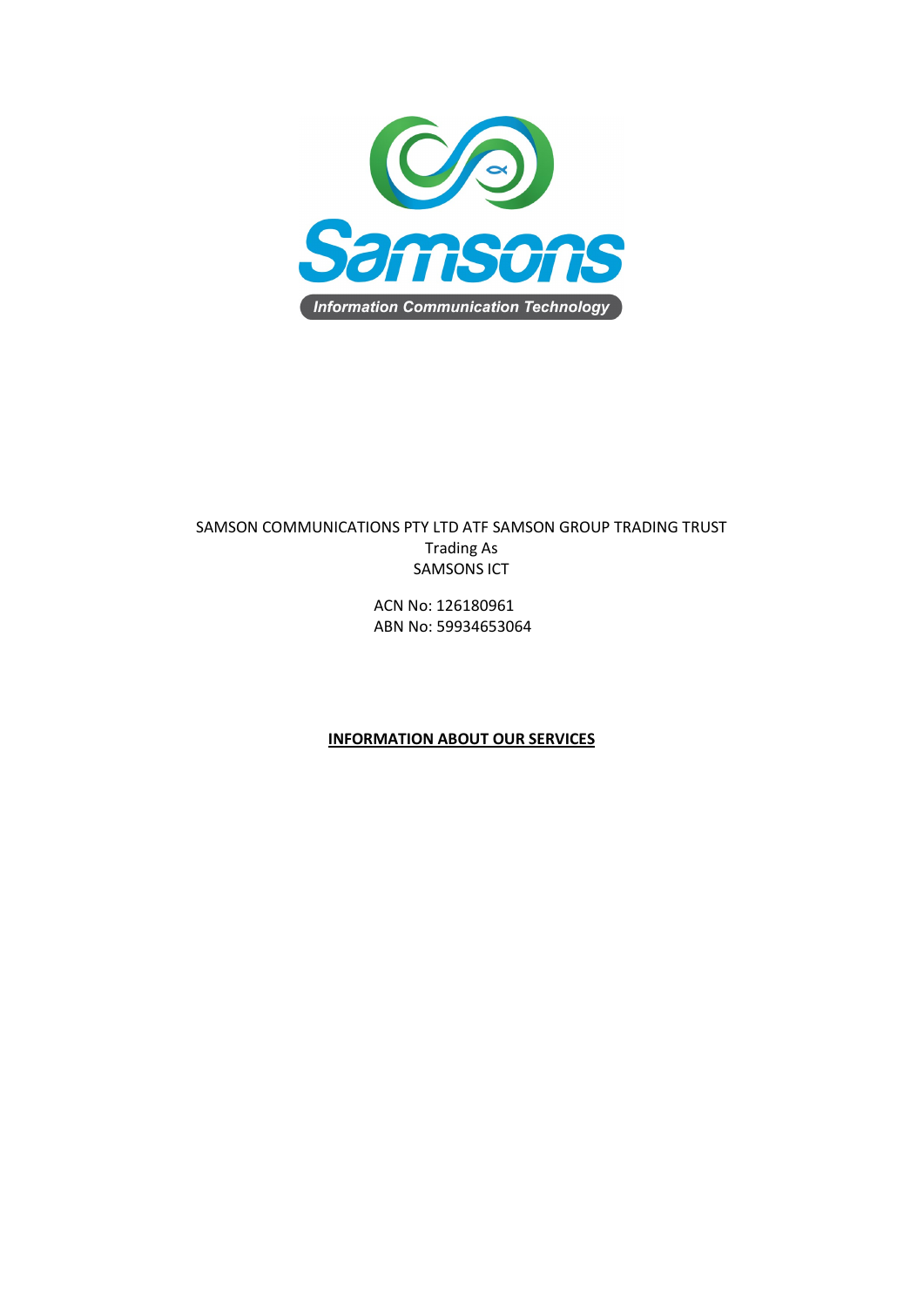## **CONTENTS**

| 1              | <b>MANAGING YOUR SPEND</b>     | 3 |
|----------------|--------------------------------|---|
| $\overline{2}$ | <b>YOUR NETWORK</b>            | 3 |
| 3              | <b>PAYING US</b>               | 3 |
| 4              | <b>HARDWARE AND WARRANTIES</b> | 4 |
| 5              | <b>DEALING WITH US</b>         | 4 |
| 6              | <b>FEEDBACK AND COMPLAINTS</b> | 4 |
|                |                                |   |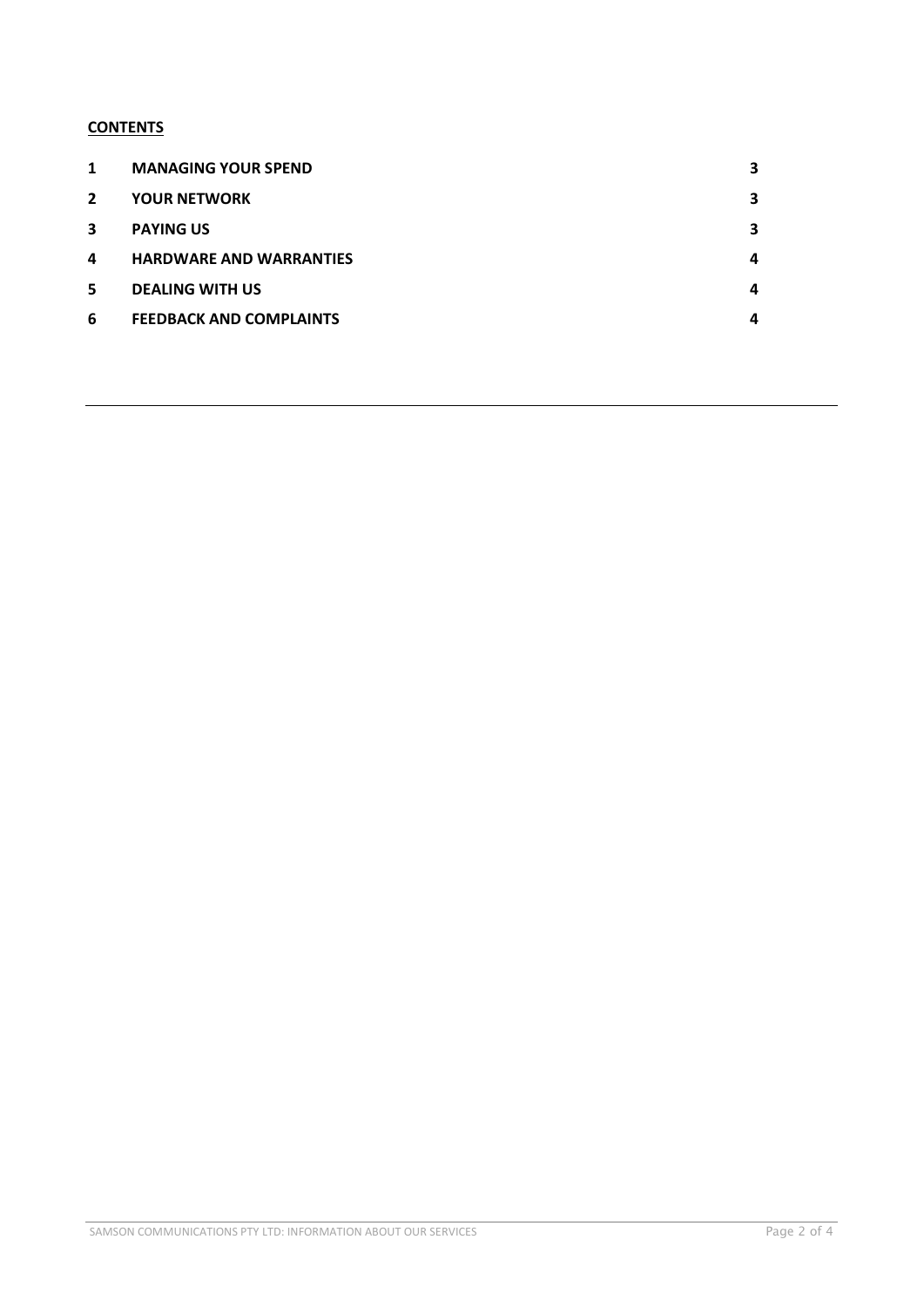## **WHAT YOU NEED TO KNOW – INFORMATION ABOUT OUR SERVICES**

We hope the information below will assist you with the use of our services.

## <span id="page-2-0"></span>1 **MANAGING YOUR SPEND**

Samson Communications Pty Ltd does not provide services to residential customers. However Business customers can be assigned a log in access to their account portal on request and monitor their call costs. This information is provided via our carrier service provider and will be delayed by approximately fifteen minutes.

#### **Voice and data usage varies by device.**

The below examples are based on averages and are estimates only. Voice calls is inclusive of standard national calls only. The actual amount of data used for the described activity can vary and customers are to regularly check and manage your usage. Some devices may not be capable of all types of data usage.

Web pages visited = 400KB per page Streaming video (minutes) = 5.8MB per min App/Game/Song downloads = 7 MB per download Social media posts with photos = 2 MB per post 1MB = 1,024 KB and 1 GB = 1,024 MB Emails with attachments = 500 KB per email Streaming music (minutes) = 1 MB per min GPS Navigation (minutes) = 83 KB per min Video calling (minutes) = 3.2 MB per min

2 min. Standard national mobile call = up to \$0.22 ex GST

## <span id="page-2-1"></span>2 **YOUR NETWORK**

Your service is provided using the various network voice and or data networks. We are responsible for the service that we are providing to you, and we will be there to help in case you have any feedback or wish to complain.

All connections are subject to Service Qualification and for NBN connections please refer to the below website:

<http://www.nbnco.com.au/connect-home-or-business/check-your-address.html>

#### <span id="page-2-2"></span>3 **PAYING US**

**Billing and payment information can be found here: [Terms and Conditions for supply of Hosted PBX solution](https://docs.wixstatic.com/ugd/6f75f1_37ace06c9e234028a9496433a9eb96ed.pdf) [https://www.samsonsict.com.au/samsonsictlegalstuff]**